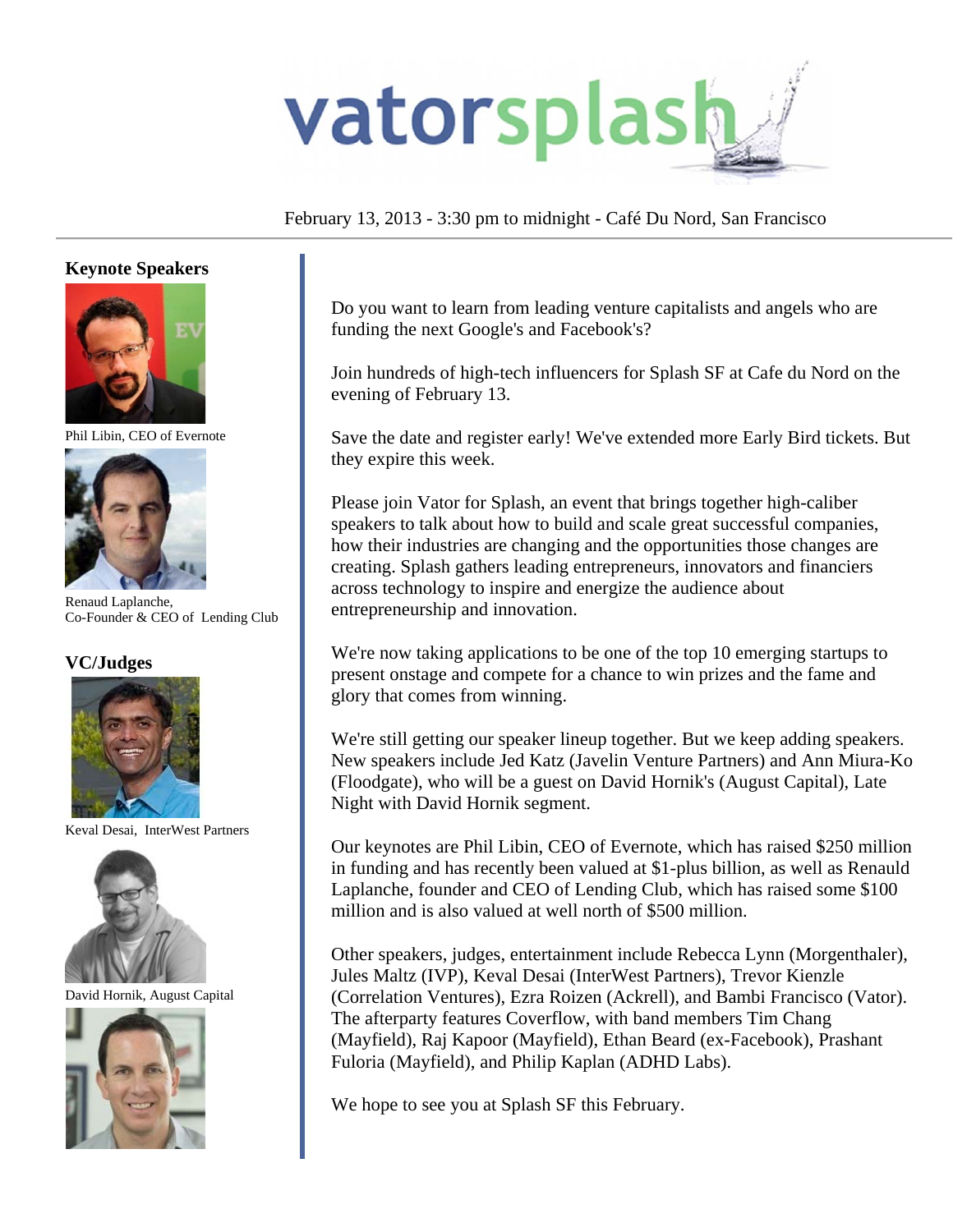#### Jed Katz, Javelin Venture Partners



Trevor Kienzle, Correlation Ventures



Ann Miura-Ko, Floodgate



Rebecca Lynn, Morgenthaler



Jules Maltz, Institutional Venture Partners



Bambi Francisco Roizen, Vator



Ezra Roizen, Ackrell Capital



Vator Splash is hosted by award-winning journalist Bambi Francisco, founder and CEO of Vator. Investors from top VC firms and companies, such as Andreessen Horowitz, Anthem Venture Partners, Arizona Bay, August Capital, AngelPad, Alsop Louie, AOL Ventures, American Express Ventures, Bessemer, Blue Run Ventrues, Blumberg, Bullpen, Canaan, Claremont, CMEA, Crosslink Capital, Crosscut Ventures, Comcast Ventures, DFJ, DFJ Gotham, Felicis Ventures, FirstMark, First Round, Floodgate, Founder Collective, Founders Fund, ff Venture Capital, Granite VC, Greycroft, Greylock, Great Oaks, Google Ventures, Hub Ventures, Hummer Winblad, Industry Ventures, Intel Capital, IVP, Jafco Ventures, Javelin Venture Partners, Khosla Ventures, Lightspeed, Madrona Venture Group, Mayfield, Mission Ventures, MentorTech Ventures, Metamorphic Ventures, Millenium Technology Value Partners, NEA, North Bridge, Norwest, NYC Seed, OpenView Partners, Polaris, Redpoint Ventures, RRE Ventures, Scale, Shasta, SoftTech VC, SV Angels, TechStars, Time Warner Investments, VantagePoint, Venrock, Walden VC, and 500 Startups, and more are attending or have attended the Splash events.